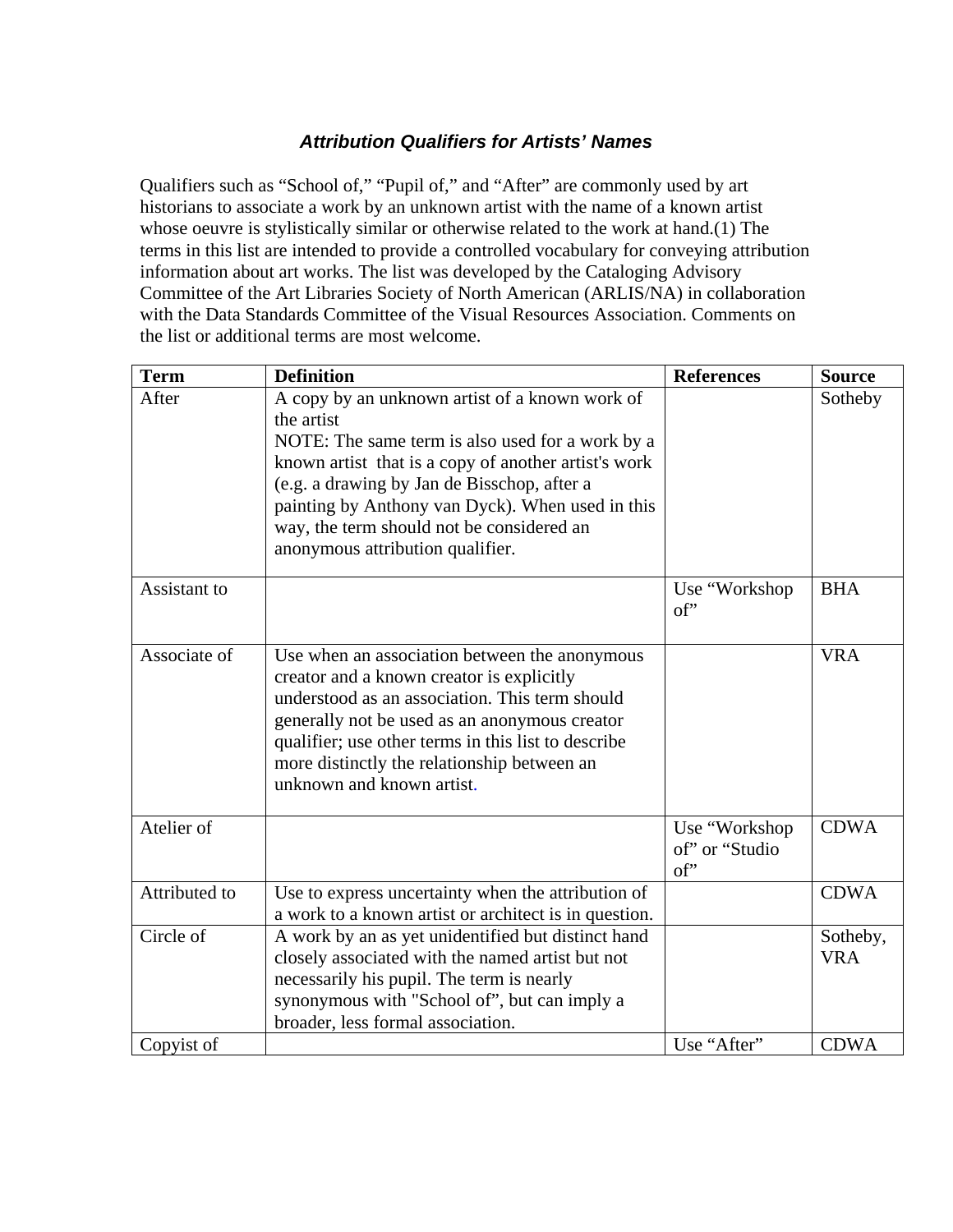| who is not closely associated with him and who<br>may not actually be contemporary with him.<br>Manner of<br>Use "Style of"<br>Manufactory of<br>Use "Workshop<br>of"<br>Office of<br>Indicates authorship by an unknown individual<br>See also<br>CDWA,<br>working directly for the named master, probably<br><b>VRA</b><br>"Workshop of"<br>under his supervision. Most commonly used to<br>refer to architectural firms.(2)<br>Pupil of<br>Indicates authorship by an unknown individual<br>CDWA,<br>working directly for the named master, probably<br><b>VRA</b><br>under his supervision. The term implies a closer<br>association with a master than the more collective<br>"Workshop of" or "Studio of," describing an<br>individual whose work is readily identifiable but<br>whose name has not been recorded.<br>School of<br>Use for an artist who is closely associated with a<br><b>BHA</b><br>master and who works in his style but who is not<br>necessarily his pupil.<br>Student of<br>Use "Pupil of"<br>Studio of<br><b>CDWA</b><br>Refers to a system common in the nineteenth and<br>See also<br>twentieth centuries, when master artists took on<br>"Workshop of"<br>pupils rather than apprentices.(2)<br><b>CDWA</b><br>Style of<br>Indicates an influence of (or an outright copy of)<br>the style of the named master, but carries the<br>connotation that the named artist had little or<br>nothing to do with the actual work at hand.<br>See also "Office<br><b>CDWA</b><br>Workshop of<br>Indicates authorship by an unknown individual<br>of" and "Studio"<br>working directly for the named master, probably<br>of"<br>under his supervision. The distinction between<br>"workshop of", "studio of," and "office of"<br>typically depends upon the historical period in<br>question and the type of art work being produced.<br>"Workshop of" is used for groups of artists |             |                                                     |            |
|-------------------------------------------------------------------------------------------------------------------------------------------------------------------------------------------------------------------------------------------------------------------------------------------------------------------------------------------------------------------------------------------------------------------------------------------------------------------------------------------------------------------------------------------------------------------------------------------------------------------------------------------------------------------------------------------------------------------------------------------------------------------------------------------------------------------------------------------------------------------------------------------------------------------------------------------------------------------------------------------------------------------------------------------------------------------------------------------------------------------------------------------------------------------------------------------------------------------------------------------------------------------------------------------------------------------------------------------------------------------------------------------------------------------------------------------------------------------------------------------------------------------------------------------------------------------------------------------------------------------------------------------------------------------------------------------------------------------------------------------------------------------------------------------------------------------------------------------------------------------------------------------------------------|-------------|-----------------------------------------------------|------------|
|                                                                                                                                                                                                                                                                                                                                                                                                                                                                                                                                                                                                                                                                                                                                                                                                                                                                                                                                                                                                                                                                                                                                                                                                                                                                                                                                                                                                                                                                                                                                                                                                                                                                                                                                                                                                                                                                                                             | Follower of | Use for an artist who works in a master's style but | <b>BHA</b> |
|                                                                                                                                                                                                                                                                                                                                                                                                                                                                                                                                                                                                                                                                                                                                                                                                                                                                                                                                                                                                                                                                                                                                                                                                                                                                                                                                                                                                                                                                                                                                                                                                                                                                                                                                                                                                                                                                                                             |             |                                                     |            |
|                                                                                                                                                                                                                                                                                                                                                                                                                                                                                                                                                                                                                                                                                                                                                                                                                                                                                                                                                                                                                                                                                                                                                                                                                                                                                                                                                                                                                                                                                                                                                                                                                                                                                                                                                                                                                                                                                                             |             |                                                     |            |
|                                                                                                                                                                                                                                                                                                                                                                                                                                                                                                                                                                                                                                                                                                                                                                                                                                                                                                                                                                                                                                                                                                                                                                                                                                                                                                                                                                                                                                                                                                                                                                                                                                                                                                                                                                                                                                                                                                             |             |                                                     |            |
|                                                                                                                                                                                                                                                                                                                                                                                                                                                                                                                                                                                                                                                                                                                                                                                                                                                                                                                                                                                                                                                                                                                                                                                                                                                                                                                                                                                                                                                                                                                                                                                                                                                                                                                                                                                                                                                                                                             |             |                                                     |            |
|                                                                                                                                                                                                                                                                                                                                                                                                                                                                                                                                                                                                                                                                                                                                                                                                                                                                                                                                                                                                                                                                                                                                                                                                                                                                                                                                                                                                                                                                                                                                                                                                                                                                                                                                                                                                                                                                                                             |             |                                                     |            |
|                                                                                                                                                                                                                                                                                                                                                                                                                                                                                                                                                                                                                                                                                                                                                                                                                                                                                                                                                                                                                                                                                                                                                                                                                                                                                                                                                                                                                                                                                                                                                                                                                                                                                                                                                                                                                                                                                                             |             |                                                     |            |
|                                                                                                                                                                                                                                                                                                                                                                                                                                                                                                                                                                                                                                                                                                                                                                                                                                                                                                                                                                                                                                                                                                                                                                                                                                                                                                                                                                                                                                                                                                                                                                                                                                                                                                                                                                                                                                                                                                             |             |                                                     |            |
|                                                                                                                                                                                                                                                                                                                                                                                                                                                                                                                                                                                                                                                                                                                                                                                                                                                                                                                                                                                                                                                                                                                                                                                                                                                                                                                                                                                                                                                                                                                                                                                                                                                                                                                                                                                                                                                                                                             |             |                                                     |            |
|                                                                                                                                                                                                                                                                                                                                                                                                                                                                                                                                                                                                                                                                                                                                                                                                                                                                                                                                                                                                                                                                                                                                                                                                                                                                                                                                                                                                                                                                                                                                                                                                                                                                                                                                                                                                                                                                                                             |             |                                                     |            |
|                                                                                                                                                                                                                                                                                                                                                                                                                                                                                                                                                                                                                                                                                                                                                                                                                                                                                                                                                                                                                                                                                                                                                                                                                                                                                                                                                                                                                                                                                                                                                                                                                                                                                                                                                                                                                                                                                                             |             |                                                     |            |
|                                                                                                                                                                                                                                                                                                                                                                                                                                                                                                                                                                                                                                                                                                                                                                                                                                                                                                                                                                                                                                                                                                                                                                                                                                                                                                                                                                                                                                                                                                                                                                                                                                                                                                                                                                                                                                                                                                             |             |                                                     |            |
|                                                                                                                                                                                                                                                                                                                                                                                                                                                                                                                                                                                                                                                                                                                                                                                                                                                                                                                                                                                                                                                                                                                                                                                                                                                                                                                                                                                                                                                                                                                                                                                                                                                                                                                                                                                                                                                                                                             |             |                                                     |            |
|                                                                                                                                                                                                                                                                                                                                                                                                                                                                                                                                                                                                                                                                                                                                                                                                                                                                                                                                                                                                                                                                                                                                                                                                                                                                                                                                                                                                                                                                                                                                                                                                                                                                                                                                                                                                                                                                                                             |             |                                                     |            |
|                                                                                                                                                                                                                                                                                                                                                                                                                                                                                                                                                                                                                                                                                                                                                                                                                                                                                                                                                                                                                                                                                                                                                                                                                                                                                                                                                                                                                                                                                                                                                                                                                                                                                                                                                                                                                                                                                                             |             |                                                     |            |
|                                                                                                                                                                                                                                                                                                                                                                                                                                                                                                                                                                                                                                                                                                                                                                                                                                                                                                                                                                                                                                                                                                                                                                                                                                                                                                                                                                                                                                                                                                                                                                                                                                                                                                                                                                                                                                                                                                             |             |                                                     |            |
|                                                                                                                                                                                                                                                                                                                                                                                                                                                                                                                                                                                                                                                                                                                                                                                                                                                                                                                                                                                                                                                                                                                                                                                                                                                                                                                                                                                                                                                                                                                                                                                                                                                                                                                                                                                                                                                                                                             |             |                                                     |            |
|                                                                                                                                                                                                                                                                                                                                                                                                                                                                                                                                                                                                                                                                                                                                                                                                                                                                                                                                                                                                                                                                                                                                                                                                                                                                                                                                                                                                                                                                                                                                                                                                                                                                                                                                                                                                                                                                                                             |             |                                                     |            |
|                                                                                                                                                                                                                                                                                                                                                                                                                                                                                                                                                                                                                                                                                                                                                                                                                                                                                                                                                                                                                                                                                                                                                                                                                                                                                                                                                                                                                                                                                                                                                                                                                                                                                                                                                                                                                                                                                                             |             |                                                     |            |
|                                                                                                                                                                                                                                                                                                                                                                                                                                                                                                                                                                                                                                                                                                                                                                                                                                                                                                                                                                                                                                                                                                                                                                                                                                                                                                                                                                                                                                                                                                                                                                                                                                                                                                                                                                                                                                                                                                             |             |                                                     |            |
|                                                                                                                                                                                                                                                                                                                                                                                                                                                                                                                                                                                                                                                                                                                                                                                                                                                                                                                                                                                                                                                                                                                                                                                                                                                                                                                                                                                                                                                                                                                                                                                                                                                                                                                                                                                                                                                                                                             |             |                                                     |            |
|                                                                                                                                                                                                                                                                                                                                                                                                                                                                                                                                                                                                                                                                                                                                                                                                                                                                                                                                                                                                                                                                                                                                                                                                                                                                                                                                                                                                                                                                                                                                                                                                                                                                                                                                                                                                                                                                                                             |             |                                                     |            |
|                                                                                                                                                                                                                                                                                                                                                                                                                                                                                                                                                                                                                                                                                                                                                                                                                                                                                                                                                                                                                                                                                                                                                                                                                                                                                                                                                                                                                                                                                                                                                                                                                                                                                                                                                                                                                                                                                                             |             |                                                     |            |
|                                                                                                                                                                                                                                                                                                                                                                                                                                                                                                                                                                                                                                                                                                                                                                                                                                                                                                                                                                                                                                                                                                                                                                                                                                                                                                                                                                                                                                                                                                                                                                                                                                                                                                                                                                                                                                                                                                             |             |                                                     |            |
|                                                                                                                                                                                                                                                                                                                                                                                                                                                                                                                                                                                                                                                                                                                                                                                                                                                                                                                                                                                                                                                                                                                                                                                                                                                                                                                                                                                                                                                                                                                                                                                                                                                                                                                                                                                                                                                                                                             |             |                                                     |            |
|                                                                                                                                                                                                                                                                                                                                                                                                                                                                                                                                                                                                                                                                                                                                                                                                                                                                                                                                                                                                                                                                                                                                                                                                                                                                                                                                                                                                                                                                                                                                                                                                                                                                                                                                                                                                                                                                                                             |             |                                                     |            |
|                                                                                                                                                                                                                                                                                                                                                                                                                                                                                                                                                                                                                                                                                                                                                                                                                                                                                                                                                                                                                                                                                                                                                                                                                                                                                                                                                                                                                                                                                                                                                                                                                                                                                                                                                                                                                                                                                                             |             |                                                     |            |
|                                                                                                                                                                                                                                                                                                                                                                                                                                                                                                                                                                                                                                                                                                                                                                                                                                                                                                                                                                                                                                                                                                                                                                                                                                                                                                                                                                                                                                                                                                                                                                                                                                                                                                                                                                                                                                                                                                             |             |                                                     |            |
|                                                                                                                                                                                                                                                                                                                                                                                                                                                                                                                                                                                                                                                                                                                                                                                                                                                                                                                                                                                                                                                                                                                                                                                                                                                                                                                                                                                                                                                                                                                                                                                                                                                                                                                                                                                                                                                                                                             |             |                                                     |            |
|                                                                                                                                                                                                                                                                                                                                                                                                                                                                                                                                                                                                                                                                                                                                                                                                                                                                                                                                                                                                                                                                                                                                                                                                                                                                                                                                                                                                                                                                                                                                                                                                                                                                                                                                                                                                                                                                                                             |             |                                                     |            |
|                                                                                                                                                                                                                                                                                                                                                                                                                                                                                                                                                                                                                                                                                                                                                                                                                                                                                                                                                                                                                                                                                                                                                                                                                                                                                                                                                                                                                                                                                                                                                                                                                                                                                                                                                                                                                                                                                                             |             |                                                     |            |
|                                                                                                                                                                                                                                                                                                                                                                                                                                                                                                                                                                                                                                                                                                                                                                                                                                                                                                                                                                                                                                                                                                                                                                                                                                                                                                                                                                                                                                                                                                                                                                                                                                                                                                                                                                                                                                                                                                             |             |                                                     |            |
|                                                                                                                                                                                                                                                                                                                                                                                                                                                                                                                                                                                                                                                                                                                                                                                                                                                                                                                                                                                                                                                                                                                                                                                                                                                                                                                                                                                                                                                                                                                                                                                                                                                                                                                                                                                                                                                                                                             |             |                                                     |            |
|                                                                                                                                                                                                                                                                                                                                                                                                                                                                                                                                                                                                                                                                                                                                                                                                                                                                                                                                                                                                                                                                                                                                                                                                                                                                                                                                                                                                                                                                                                                                                                                                                                                                                                                                                                                                                                                                                                             |             |                                                     |            |
|                                                                                                                                                                                                                                                                                                                                                                                                                                                                                                                                                                                                                                                                                                                                                                                                                                                                                                                                                                                                                                                                                                                                                                                                                                                                                                                                                                                                                                                                                                                                                                                                                                                                                                                                                                                                                                                                                                             |             |                                                     |            |
|                                                                                                                                                                                                                                                                                                                                                                                                                                                                                                                                                                                                                                                                                                                                                                                                                                                                                                                                                                                                                                                                                                                                                                                                                                                                                                                                                                                                                                                                                                                                                                                                                                                                                                                                                                                                                                                                                                             |             |                                                     |            |
|                                                                                                                                                                                                                                                                                                                                                                                                                                                                                                                                                                                                                                                                                                                                                                                                                                                                                                                                                                                                                                                                                                                                                                                                                                                                                                                                                                                                                                                                                                                                                                                                                                                                                                                                                                                                                                                                                                             |             |                                                     |            |
|                                                                                                                                                                                                                                                                                                                                                                                                                                                                                                                                                                                                                                                                                                                                                                                                                                                                                                                                                                                                                                                                                                                                                                                                                                                                                                                                                                                                                                                                                                                                                                                                                                                                                                                                                                                                                                                                                                             |             |                                                     |            |
|                                                                                                                                                                                                                                                                                                                                                                                                                                                                                                                                                                                                                                                                                                                                                                                                                                                                                                                                                                                                                                                                                                                                                                                                                                                                                                                                                                                                                                                                                                                                                                                                                                                                                                                                                                                                                                                                                                             |             |                                                     |            |
|                                                                                                                                                                                                                                                                                                                                                                                                                                                                                                                                                                                                                                                                                                                                                                                                                                                                                                                                                                                                                                                                                                                                                                                                                                                                                                                                                                                                                                                                                                                                                                                                                                                                                                                                                                                                                                                                                                             |             |                                                     |            |
|                                                                                                                                                                                                                                                                                                                                                                                                                                                                                                                                                                                                                                                                                                                                                                                                                                                                                                                                                                                                                                                                                                                                                                                                                                                                                                                                                                                                                                                                                                                                                                                                                                                                                                                                                                                                                                                                                                             |             |                                                     |            |
|                                                                                                                                                                                                                                                                                                                                                                                                                                                                                                                                                                                                                                                                                                                                                                                                                                                                                                                                                                                                                                                                                                                                                                                                                                                                                                                                                                                                                                                                                                                                                                                                                                                                                                                                                                                                                                                                                                             |             |                                                     |            |
|                                                                                                                                                                                                                                                                                                                                                                                                                                                                                                                                                                                                                                                                                                                                                                                                                                                                                                                                                                                                                                                                                                                                                                                                                                                                                                                                                                                                                                                                                                                                                                                                                                                                                                                                                                                                                                                                                                             |             |                                                     |            |
|                                                                                                                                                                                                                                                                                                                                                                                                                                                                                                                                                                                                                                                                                                                                                                                                                                                                                                                                                                                                                                                                                                                                                                                                                                                                                                                                                                                                                                                                                                                                                                                                                                                                                                                                                                                                                                                                                                             |             |                                                     |            |
|                                                                                                                                                                                                                                                                                                                                                                                                                                                                                                                                                                                                                                                                                                                                                                                                                                                                                                                                                                                                                                                                                                                                                                                                                                                                                                                                                                                                                                                                                                                                                                                                                                                                                                                                                                                                                                                                                                             |             |                                                     |            |
|                                                                                                                                                                                                                                                                                                                                                                                                                                                                                                                                                                                                                                                                                                                                                                                                                                                                                                                                                                                                                                                                                                                                                                                                                                                                                                                                                                                                                                                                                                                                                                                                                                                                                                                                                                                                                                                                                                             |             |                                                     |            |
|                                                                                                                                                                                                                                                                                                                                                                                                                                                                                                                                                                                                                                                                                                                                                                                                                                                                                                                                                                                                                                                                                                                                                                                                                                                                                                                                                                                                                                                                                                                                                                                                                                                                                                                                                                                                                                                                                                             |             |                                                     |            |
|                                                                                                                                                                                                                                                                                                                                                                                                                                                                                                                                                                                                                                                                                                                                                                                                                                                                                                                                                                                                                                                                                                                                                                                                                                                                                                                                                                                                                                                                                                                                                                                                                                                                                                                                                                                                                                                                                                             |             |                                                     |            |
| working under a master's name, generally in a                                                                                                                                                                                                                                                                                                                                                                                                                                                                                                                                                                                                                                                                                                                                                                                                                                                                                                                                                                                                                                                                                                                                                                                                                                                                                                                                                                                                                                                                                                                                                                                                                                                                                                                                                                                                                                                               |             |                                                     |            |
| system of apprenticeship common from ancient                                                                                                                                                                                                                                                                                                                                                                                                                                                                                                                                                                                                                                                                                                                                                                                                                                                                                                                                                                                                                                                                                                                                                                                                                                                                                                                                                                                                                                                                                                                                                                                                                                                                                                                                                                                                                                                                |             |                                                     |            |
| times until the nineteenth century.(2)                                                                                                                                                                                                                                                                                                                                                                                                                                                                                                                                                                                                                                                                                                                                                                                                                                                                                                                                                                                                                                                                                                                                                                                                                                                                                                                                                                                                                                                                                                                                                                                                                                                                                                                                                                                                                                                                      |             |                                                     |            |